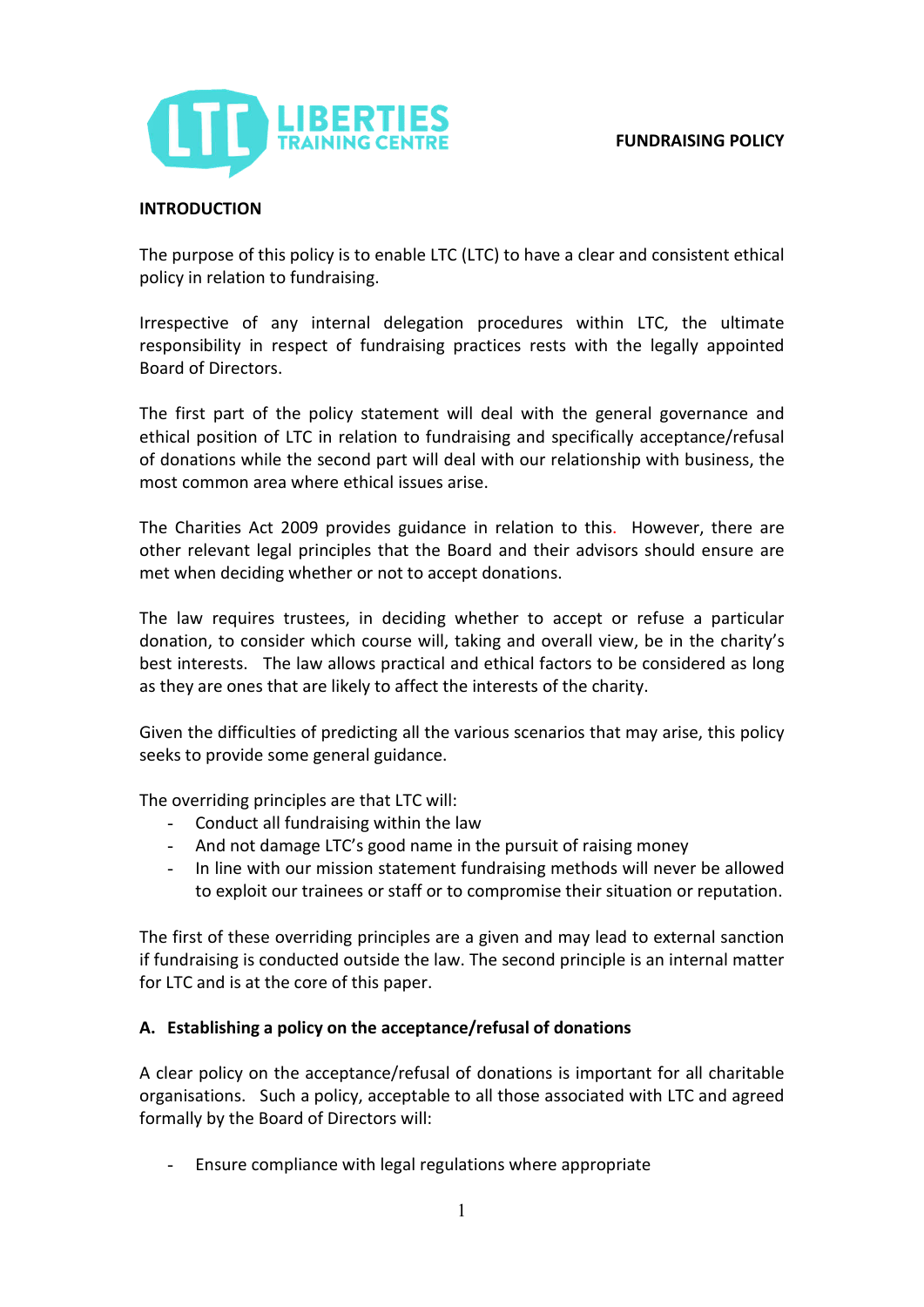- Clarify the legal obligations with regard to the acceptance/refusal of donations
- Avoid confusion as to who has the authority to take decisions in differing circumstances
- Help to ensure that decisions are not made on an ad hoc basis but are grounded in the mission and agreed objectives of the organisation
- Provide a clear objective standard against which external regulatory bodies can judge the actions of the charity in cases of potential or actual dispute
- Provide a clear, unambiguous policy statement making decisions intelligible, easier to justify and credible to the public at large
- Protect the reputation of the charity against adverse public reaction from existing or potential supporters

# **POLICY FOR THE ACCEPTANCE/REFUSAL OF DONATIONS**

- I. Responsibility for all decisions rests with the legally appointed Board of Directors of LTC.
- II. The Board will at all times endeavour to take all decisions relating to the acceptance/refusal of donations "in the best interests of LTC."
- III. The Board will aim to demonstrate that they have acted "in the best interests of LTC" irrespective of any individual or collective personal interest or predilection, in each and every case.
- IV. The Board will be particularly careful when refusing donations based solely on the grounds of expediency, as judged by themselves.
- V. The Board will derive no personal benefit (individually or collectively) from donations, loans or other material support offered to LTC. Where material personal benefit is tied to support, the support, the benefit, or both will be declined.
- VI. Where it is clear that the activities of a donor are contrary to the objectives of LTC, the agreed policies of LTC, or to the beneficiaries of LTC, the Board may decide to refuse a donation.
- VII. Where it can be clearly shown that the cost to LTC of accepting a donation will be greater than the value of the donation itself, the Board may decide to refuse the donation.
- VIII. Where the offer of support is dependent upon the fulfilment of certain conditions placed upon LTC, the Board have the right and may decide to refuse that support.

Such cases might exist where:

- o Any condition linked to the support is, in itself, contrary to the objectives of LTC
- o Any condition linked to the support is regarded as unreasonable in relation to the nature of the support in terms of its size or impact on the work of LTC
- o Where conditions linked to the support will divert LTC from pursuing its current objectives, or work priorities as a necessary result of the fulfilment of the conditions alone
- o Where the conditions linked to the support tie the funds and/or property offered to a specific activity, that activity must itself be.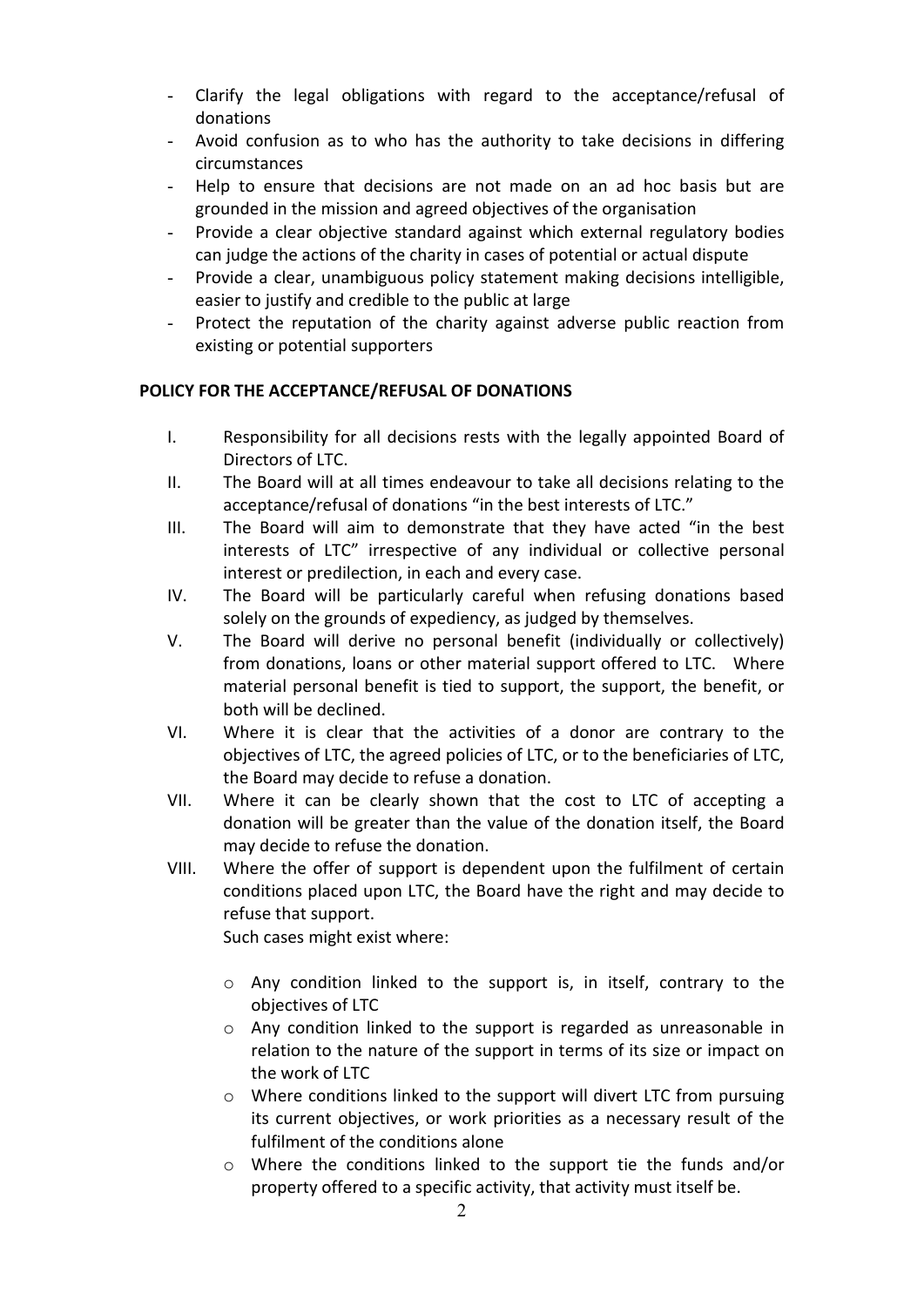- a) Charitable in nature
- b) Within the scope of legitimate action permitted by the charitable objects of LTC and the powers granted to achieve those objects and
- c) Be practically achievable by LTC
- IX. Where an offer of support is itself dependent upon LTC first spending its own money or resources in order to facilitate the execution of the original offer of support, great care will be taken by the Board to avoid placing charitable assets under undue and inappropriate risk.
- X. Practical considerations might mean that an otherwise acceptable donation must be refused.

Such cases might exist:

- o Where support is tied to a particular project or activity which whilst reflecting the charitable objectives of LTC, is nevertheless impractical, given the current standing of the organisation.
- o Where the support is presented in an unconventional manner and the cost of processing the donation exceeds the value of the donation.
- o Where the support consists of goods, services, or property which LTC cannot lawfully use, convert, exchange or sell in direct support of its charitable objects.
- XI. Where a change in the donor's circumstances prompts a request for the return of all or part of the donation, great care will be exercised by the Board.
- XII. On occasion, the Board may wish to refuse a donation, or delay its acceptance, with a view to inviting the donor to make the gift in a more tax efficient manner.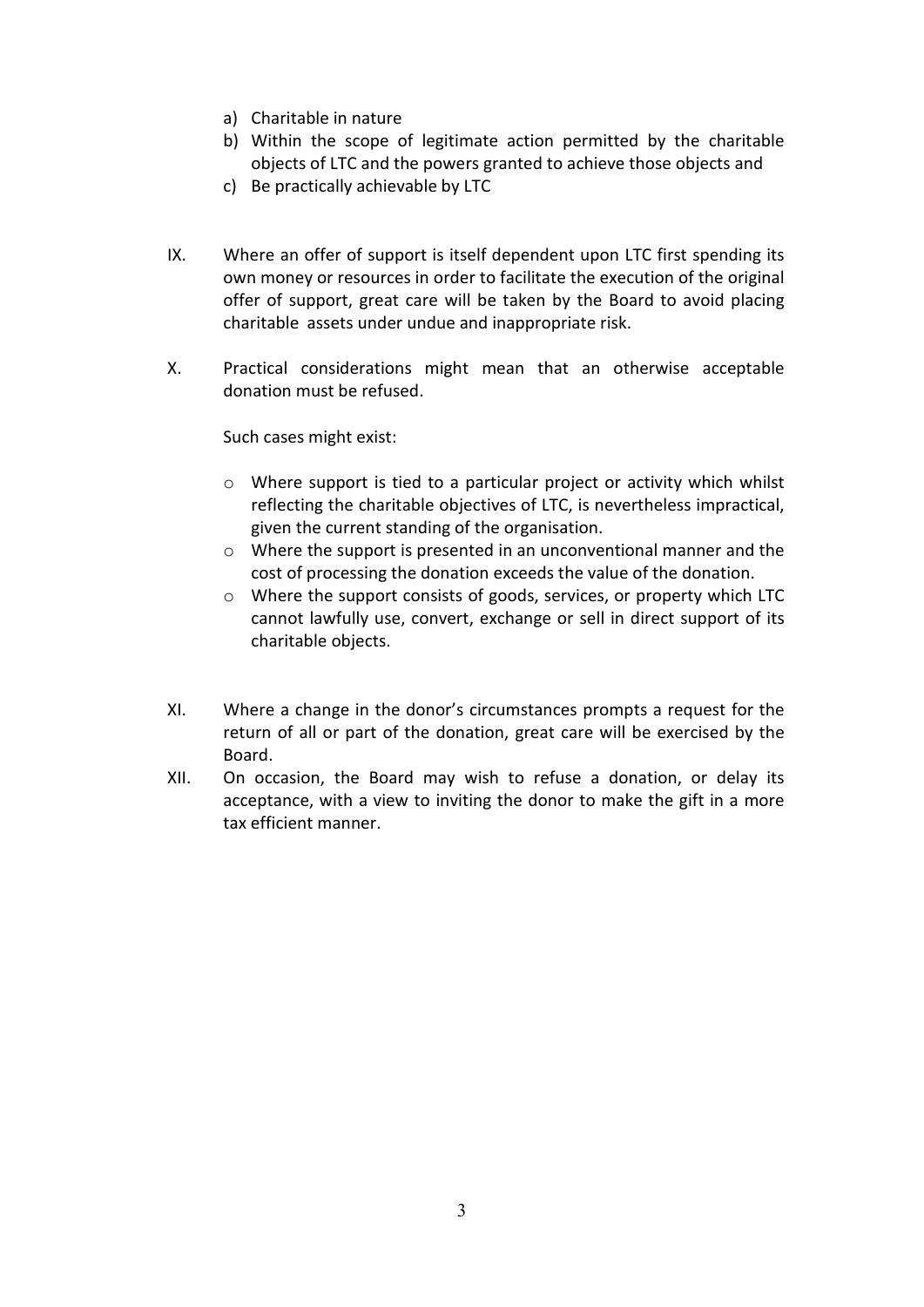## **B. RELATIONSHIP WITH BUSINESS & CORPORATE PARTNERSHIPS**

The purpose of this section is to enable the staff and management within LTC to make clear and consistent decisions regarding the formation of partnerships with the corporate sector.

The fundraising strategy for LTC refers to the formation of partnerships with the corporate sector. All our relationships with the corporate sector will need to be guided by our commitment to helping young people achieve their full potential. Partnerships with the corporate sector must be formed with great care and due consideration should be given to their potential effects on young people at risk in Ireland.

At the same time, opportunities for corporate partnerships are being created by the:

- Widening role of the private sector in civil society
- Growth in mutually beneficial alliances between the corporate and voluntary sectors
- Increasing potential to secure corporate support for our work
- Ability of companies to promote our services to a wider audience

Irrespective of any internal delegation procedures within LTC, the ultimate responsibility in respect of corporate partnerships and all activities arising from them rests with the legally appointed Board.

There is no single, specific statute to guide the Board in law in this area. However, there are relevant ethical and other principles that the Board and staff will wish to consider when deciding whether or not to establish a partnership with a particular company. In addition, the Voluntary Fundraising code arising from the Charities Act 2009 offers high level guidance.

#### **Definitions:**

For the sake of clarity, the following definitions apply in this paper;

The "Corporate Sector" means any registered business in Ireland or abroad.

"Corporate Partnership" means a public, active and on-going association with a business, which has been solicited either by LTC or the business and has been established for the mutual benefit of the business and LTC.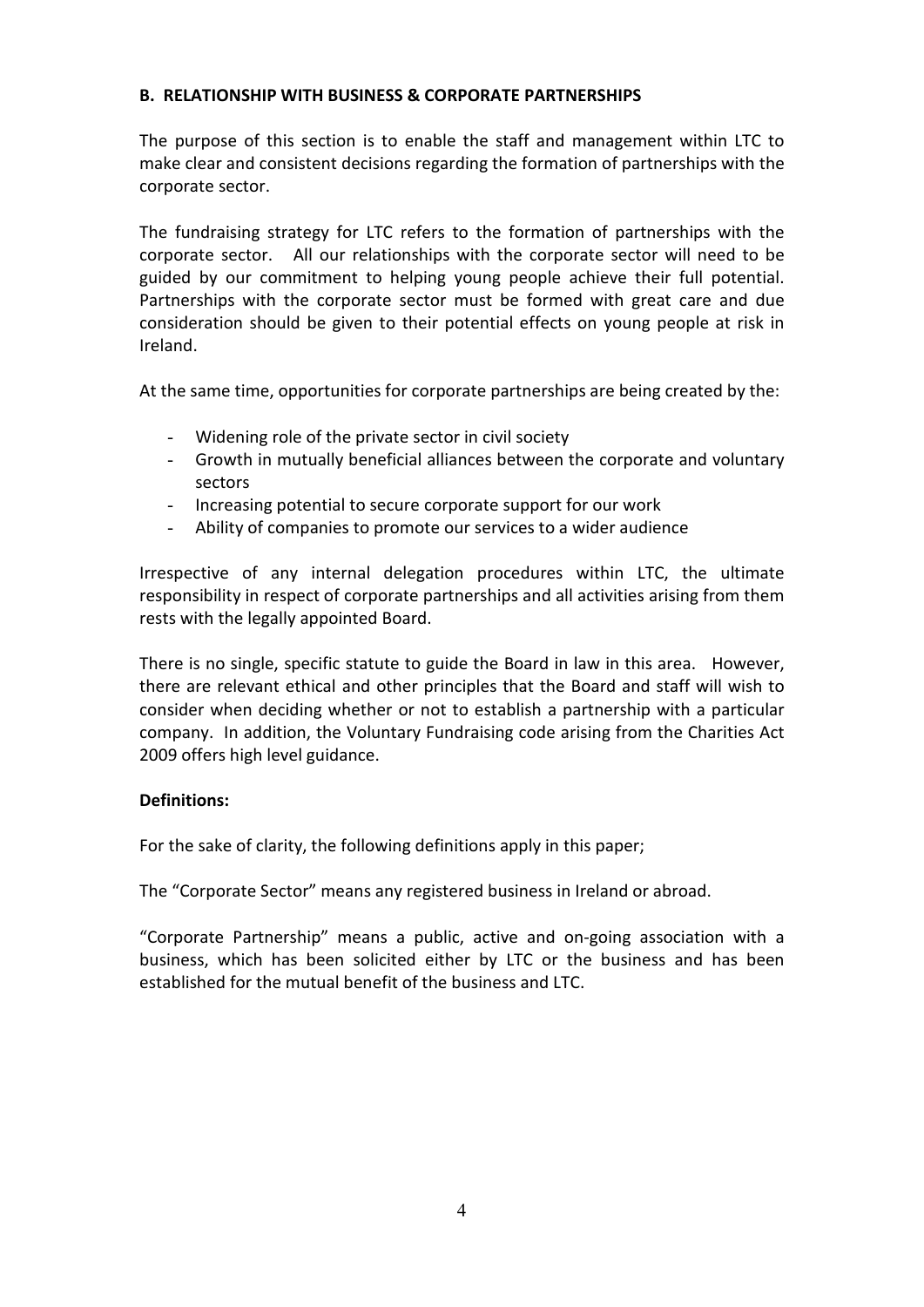# **Establishing a policy on the formation of corporate partnerships.**

A clear policy on the formation of corporate partnerships is important for all charitable organisations.

Such a policy, acceptable to all those associated with LTC and agreed formally by the Board will:

- Clarify the considerations which the Board see as determining LTC's relations with the private sector
- Ensure compliance with legal regulations where appropriate
- Clarify the Boards obligations with regard to corporate partnerships
- Avoid confusion within LTC as to who has the authority to take decisions in differing circumstances
- Help to ensure that decisions are not made on an ad hoc basis but are grounded in the mission and agreed policy objectives of LTC
- Provide a clear objective standard against which external regulatory bodies can judge the actions of the charity in cases of potential or actual dispute
- Provide a clear, unambiguous policy statement making decisions intelligible, easier to justify and credible to the public at large
- Protect the image and reputation of LTC against adverse public reaction from existing or potential supporters

While the policy cannot anticipate every situation it can be used as a reference point, against which decisions can be made in the best interests of LTC.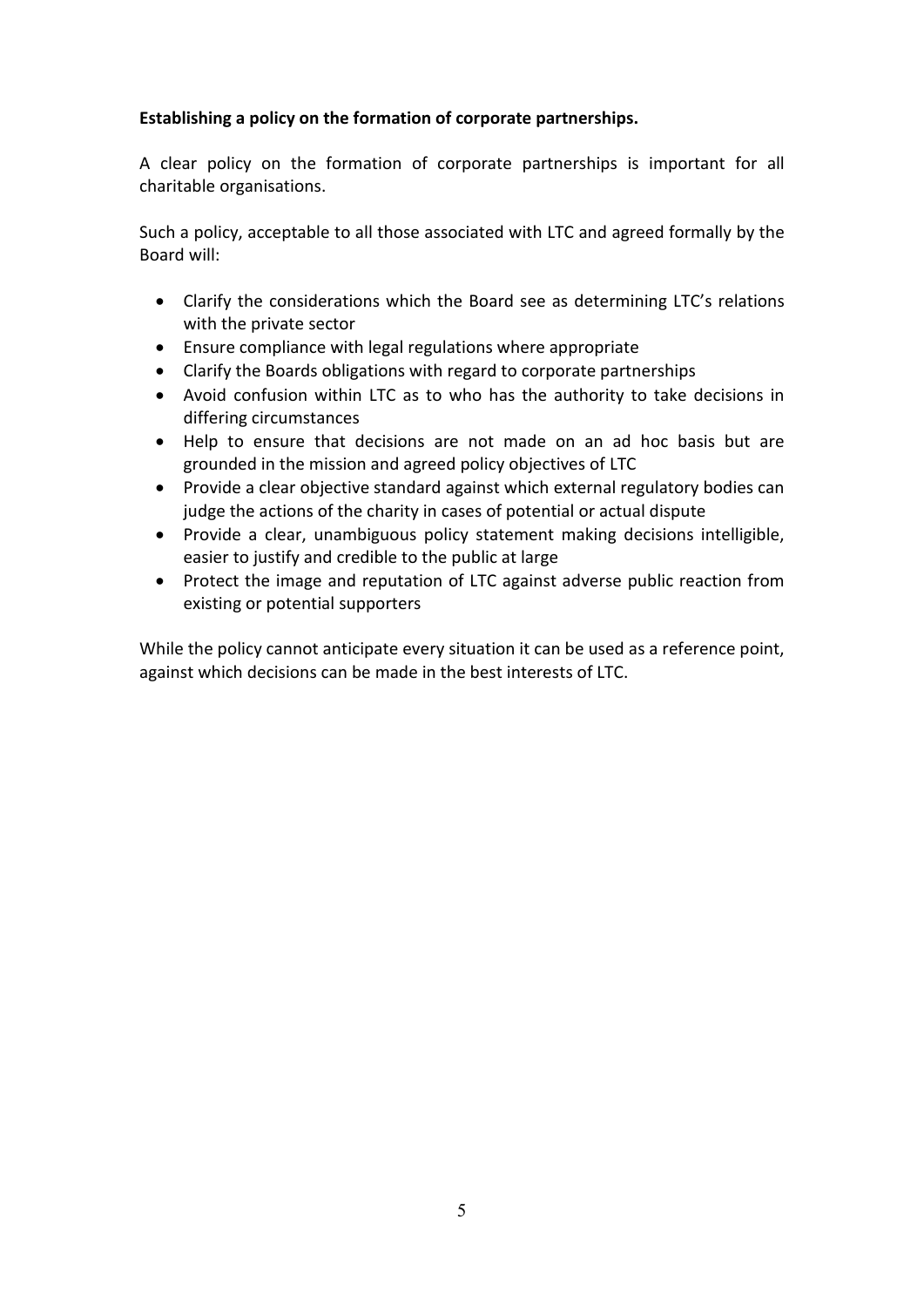# **POLICY FOR THE FORMATION OF CORPORATE PARTNERSHIPS**

- I. The formation of corporate partnerships is an important element of the fundraising strategy of LTC. Partnerships may be formed as a result of proactive targeting of specific companies or as a result of companies approaching LTC.
- II. A corporate partnership is defined as a public, active and on-going association with a business, which has been solicited either by LTC or the business and has been established for the mutual benefit of the business and LTC.
- III. Responsibility in respect of corporate partnerships and all activities arising from them rests with the legally appointed Board of Directors of LTC.
- IV. All significant new partnerships must be notified and approved by the Board.
- V. Partnerships with corporate partners may encompass a range of activities such as:
	- Mission-related marketing
	- Promotion of LTC brand and services
	- Joint or sponsored events and trips
	- Research projects
	- Sponsorship of aspects of LTC's services
	- Gifts in kind, such as equipment, vehicles, and the use of premises
- VI. Before forming a partnership with a company an assessment will be made by the manager of the potential benefit and the risks attached to the association. This assessment will take account of the following:
	- The financial stability of the company. This may involve scrutiny of the company accounts and an assessment of its financial stability.
	- The reputation of the company. If there are any concerns regarding the public image of the company, they will be considered with regard to any negative effect this could have on the image of LTC – whether or not a negative public image may be justified.
	- Exclusions: Companies whose business includes the following will be excluded from a partnership with LTC because partnerships with such companies will pose a potentially serious threat to LTC's integrity:
		- Manufacturers of appliances the purpose of which is to inflict torture
		- **Producers of pornographic material or material which may be** judged to be abusive of individuals
		- **Publishers of materials which are clearly inimical to the** interests of vulnerable people.
		- Companies involved in the nuclear industry